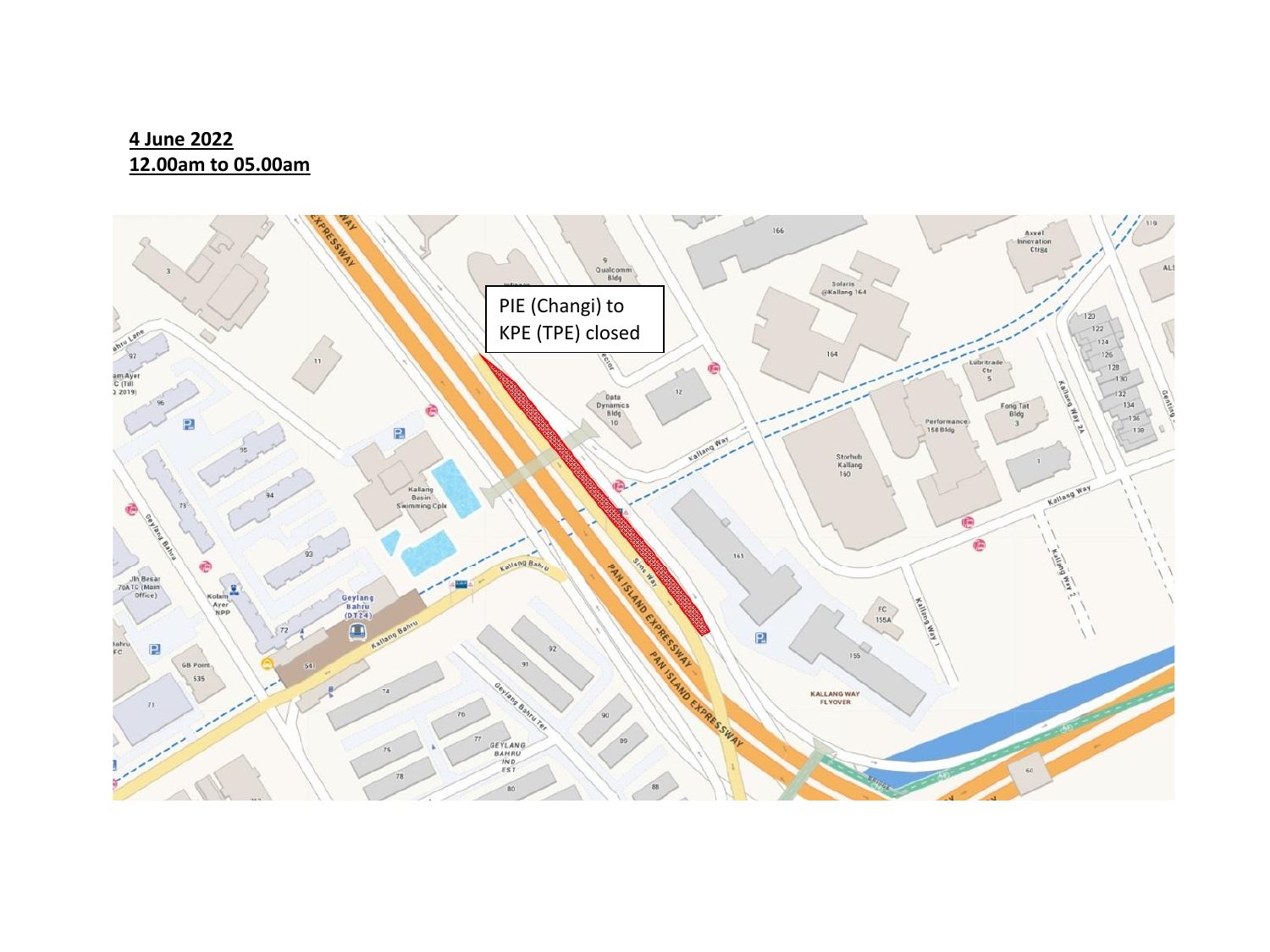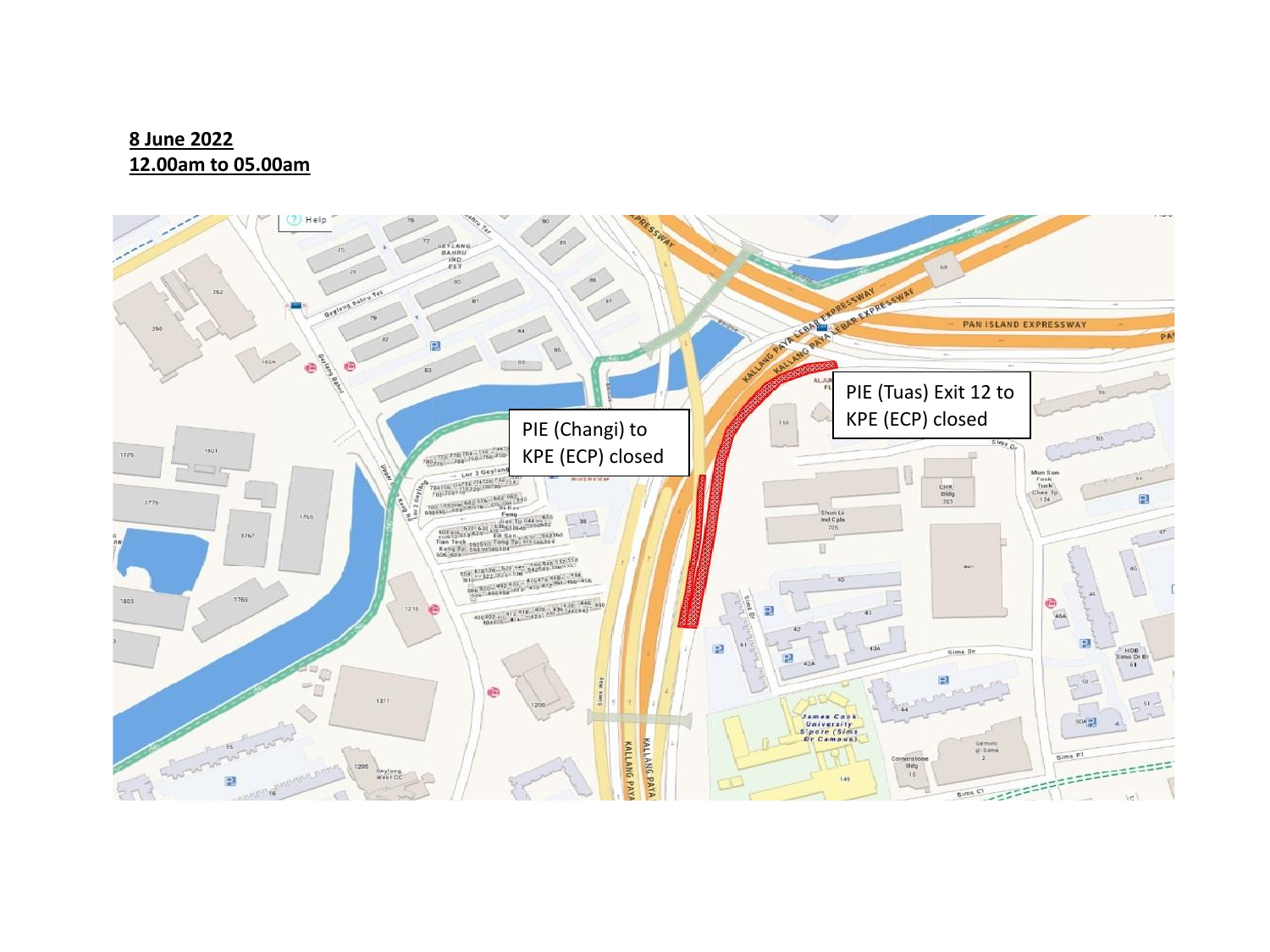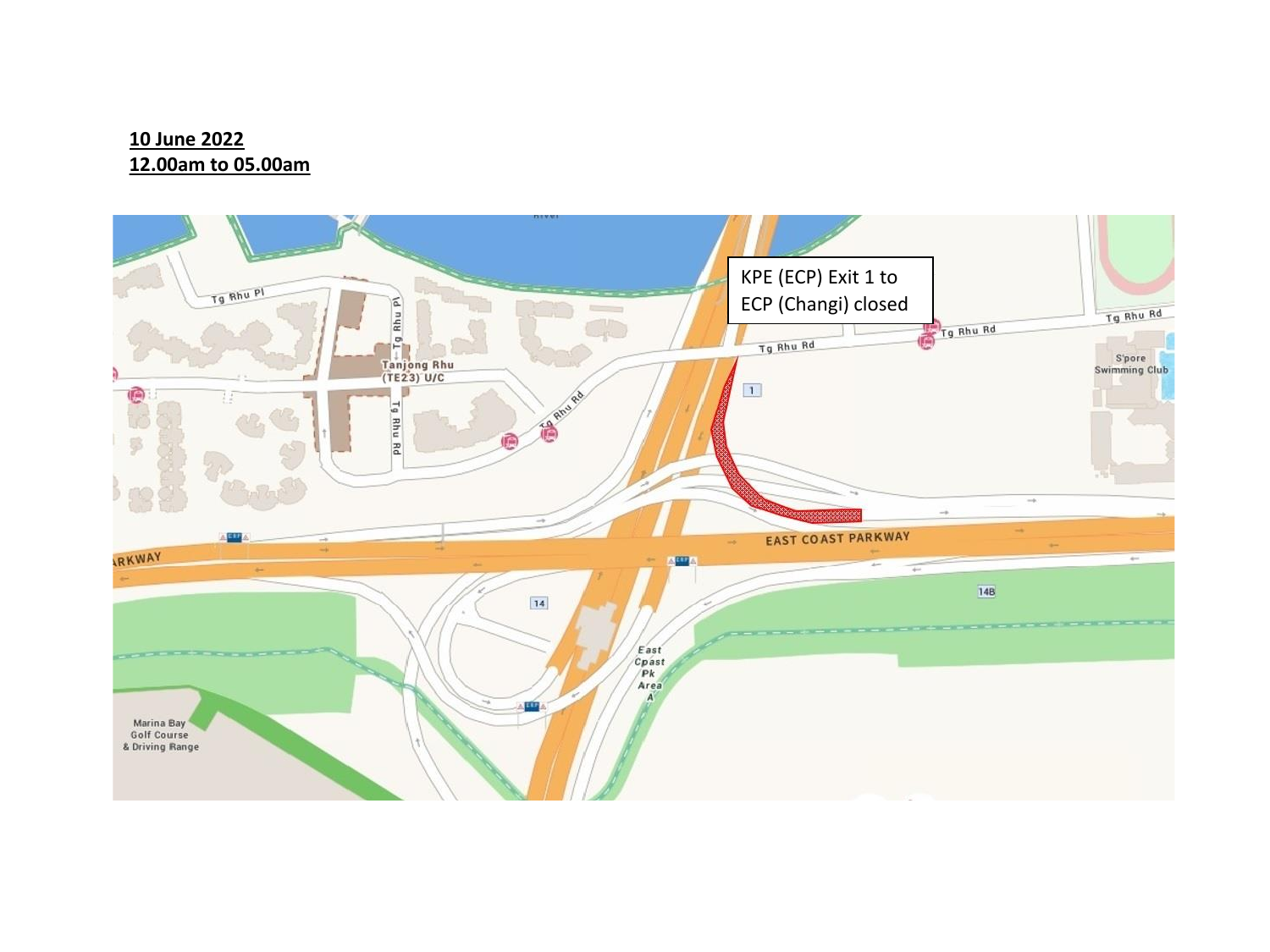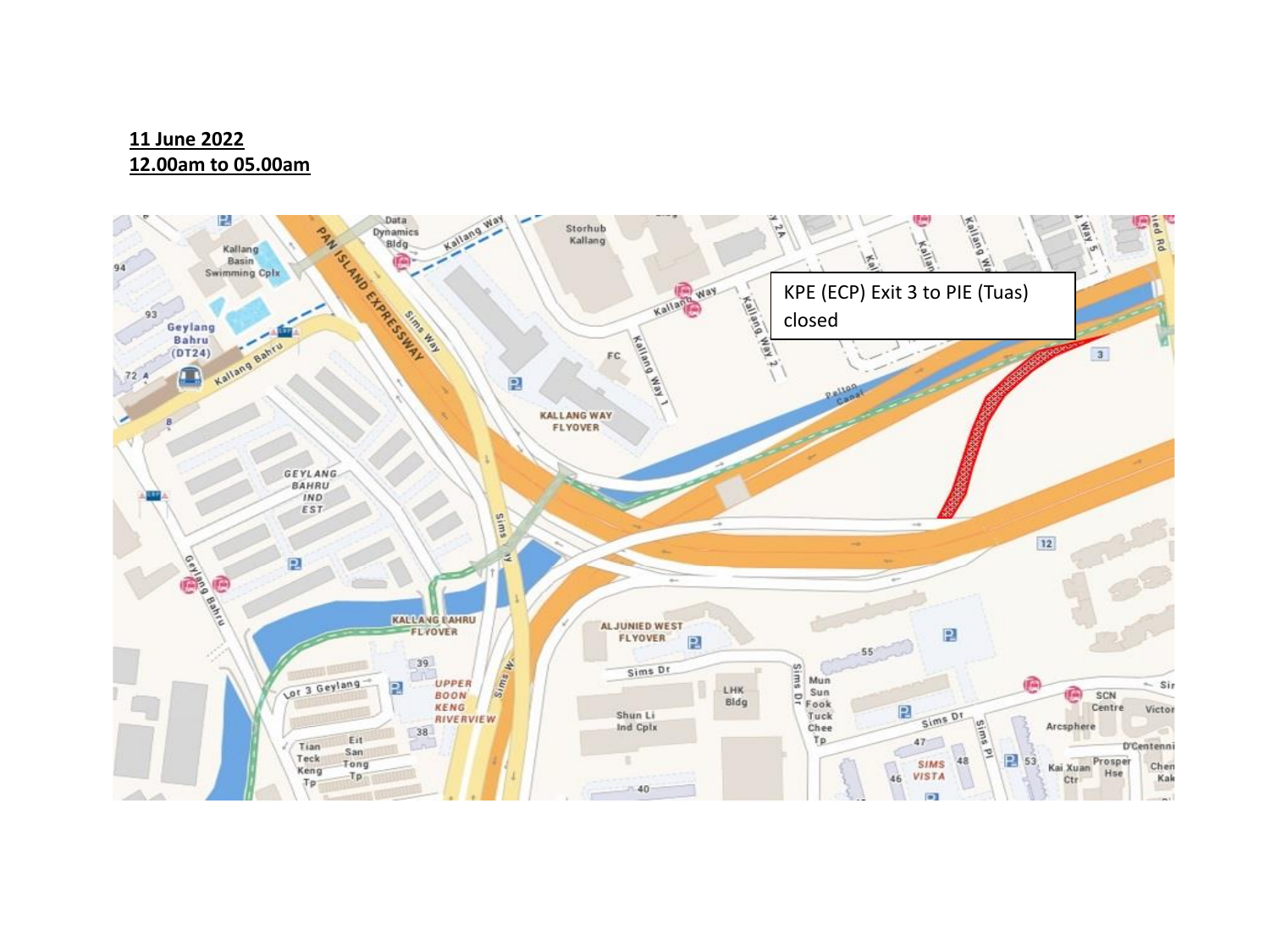#### **13 June 2022 and 14 June 2022 12.00am to 05.00am**

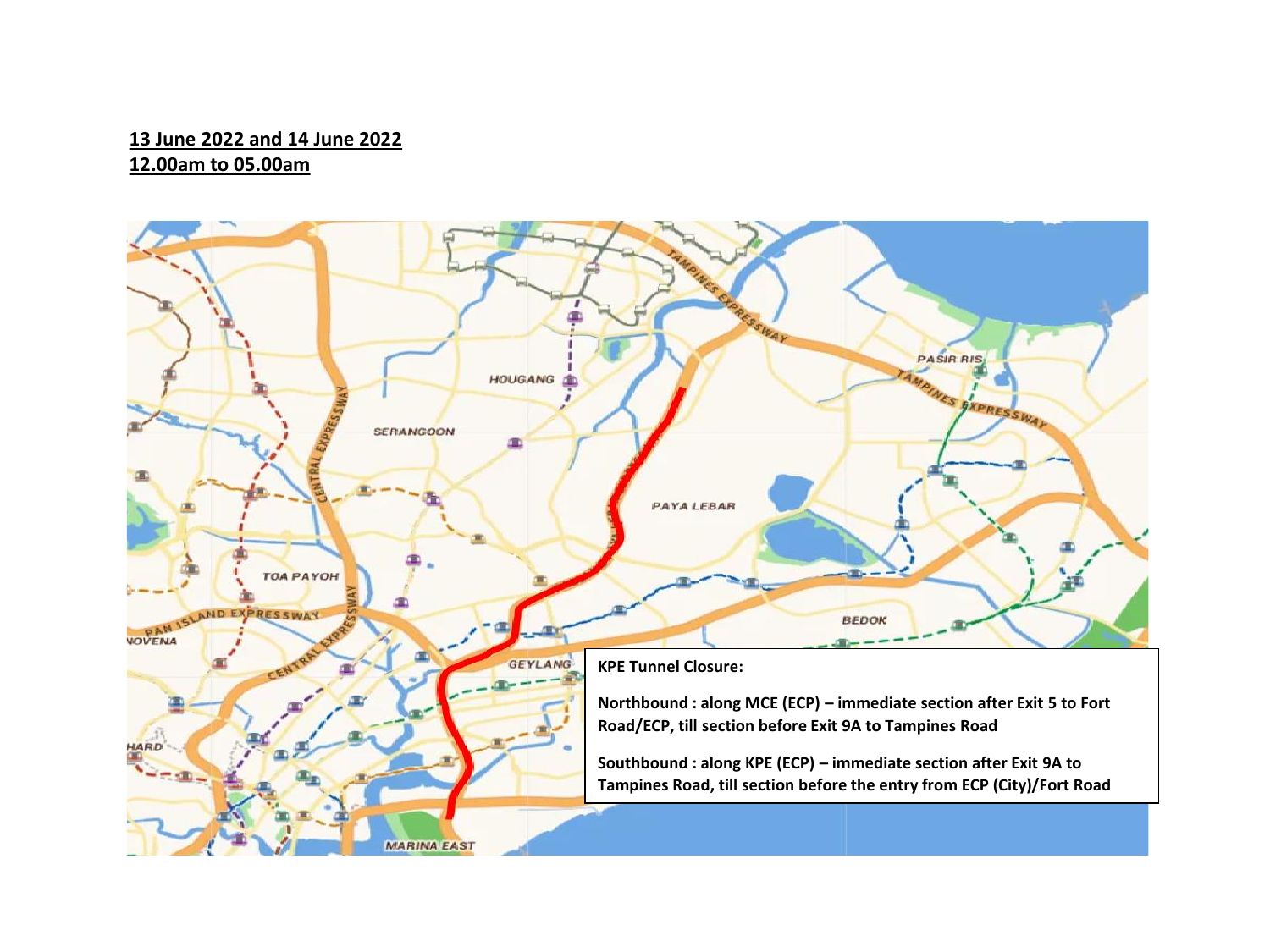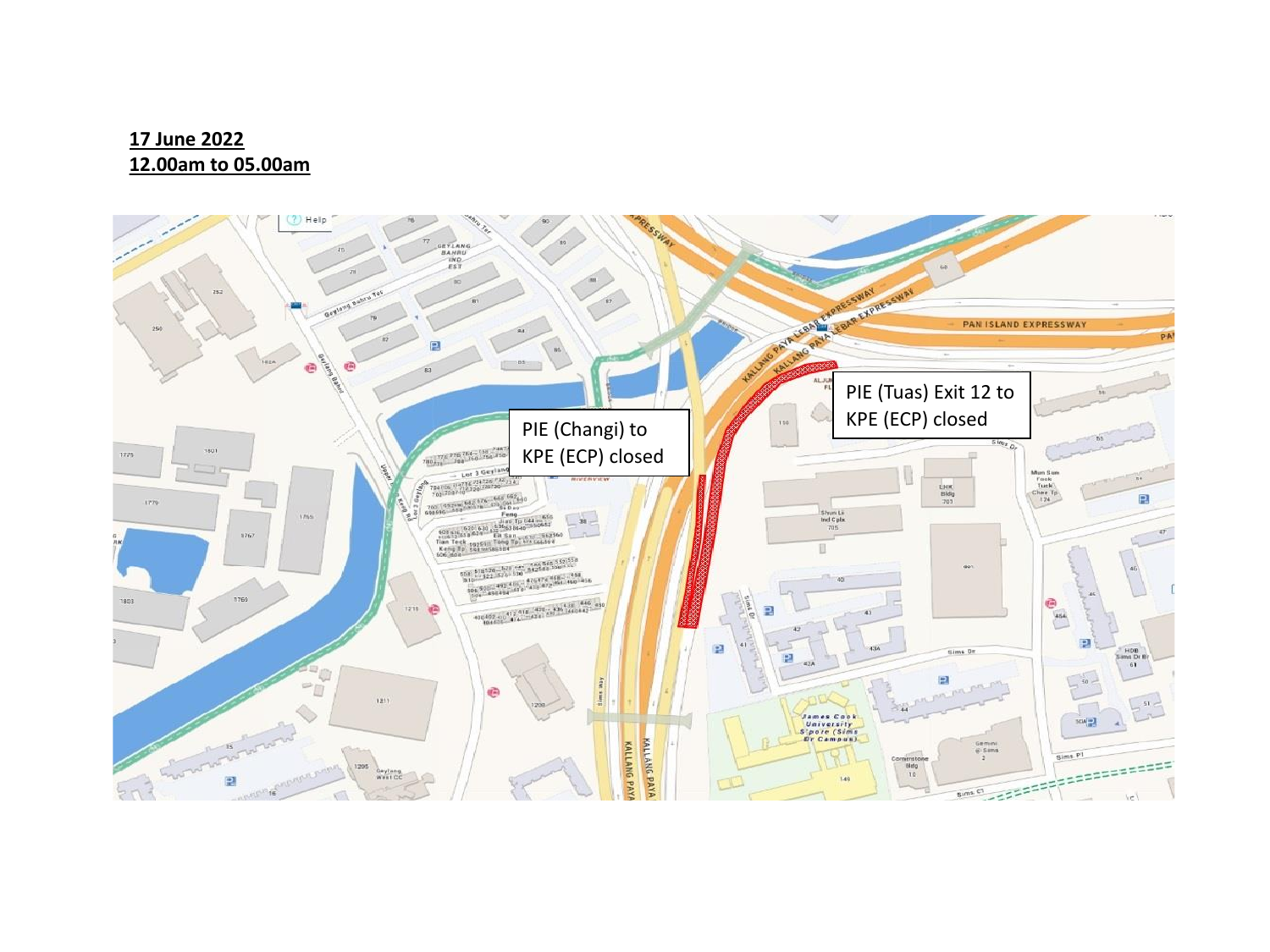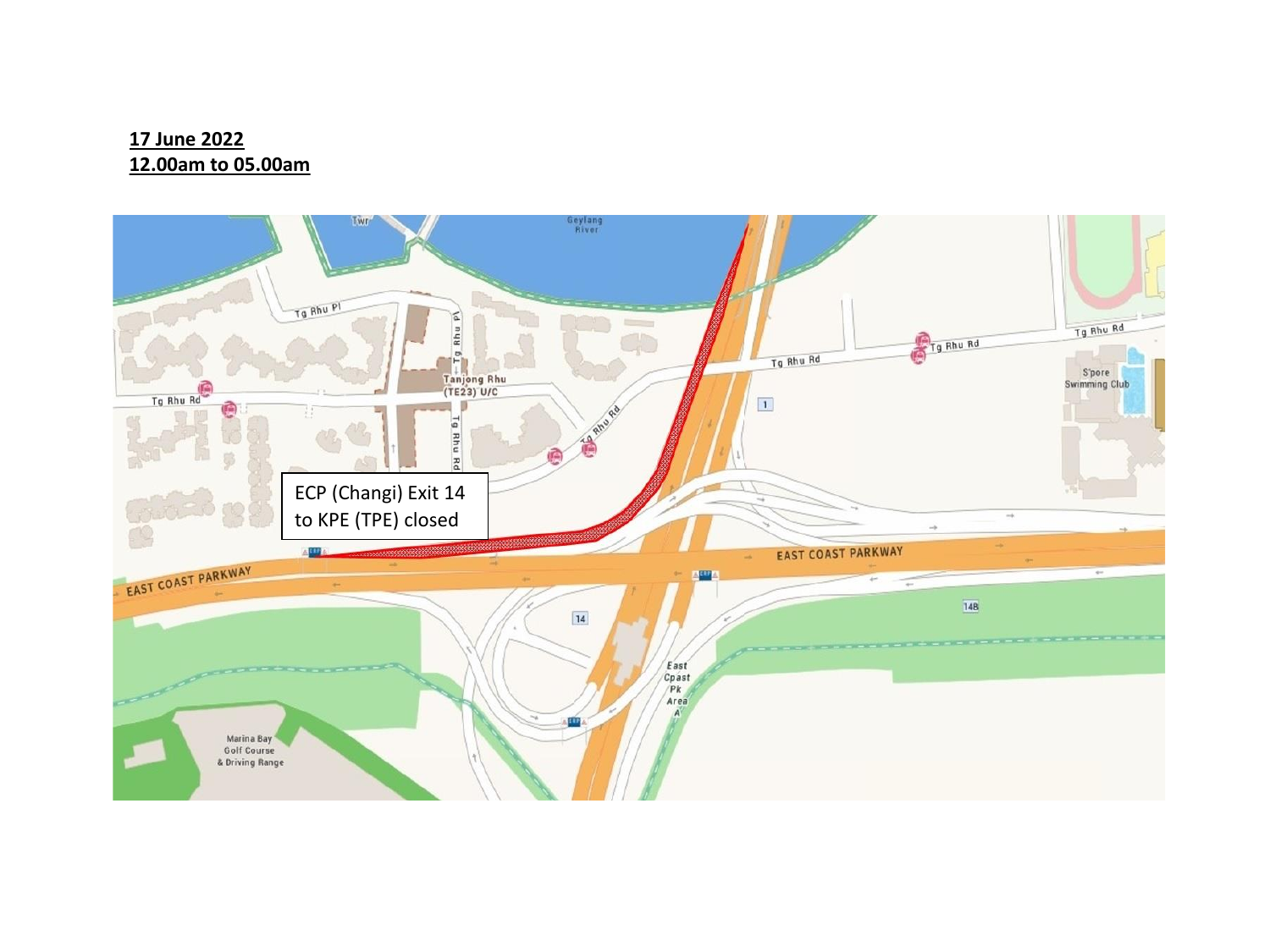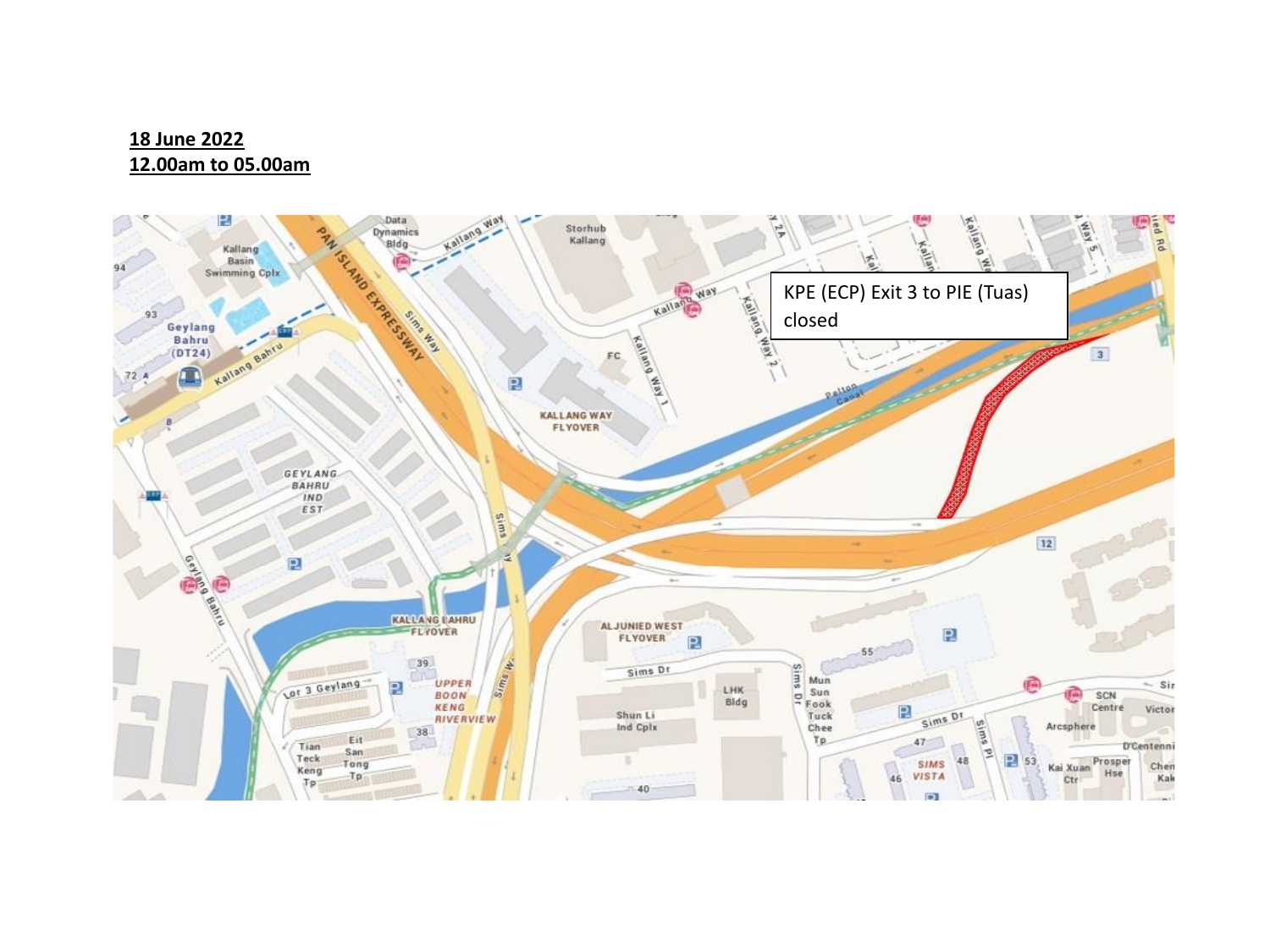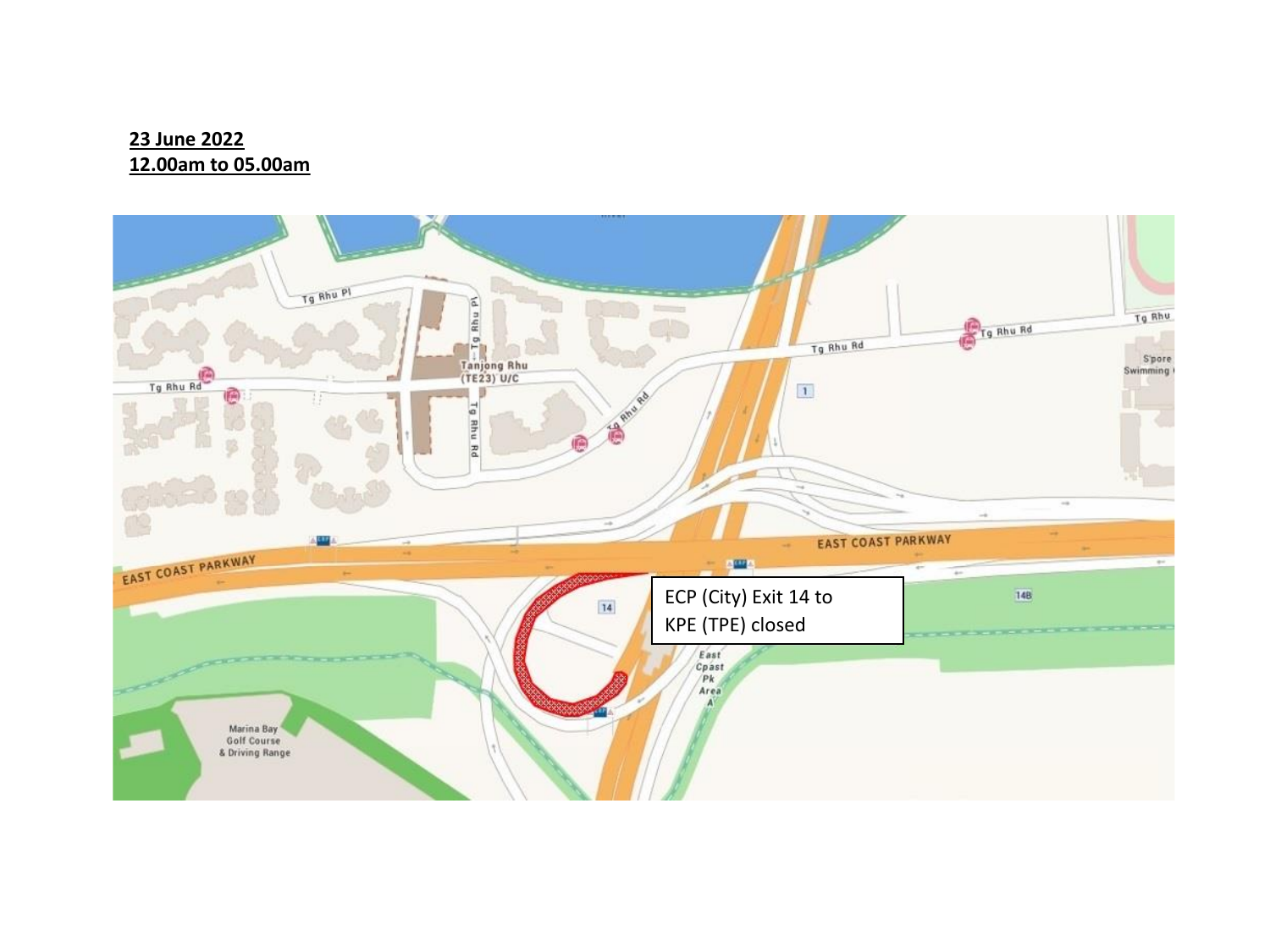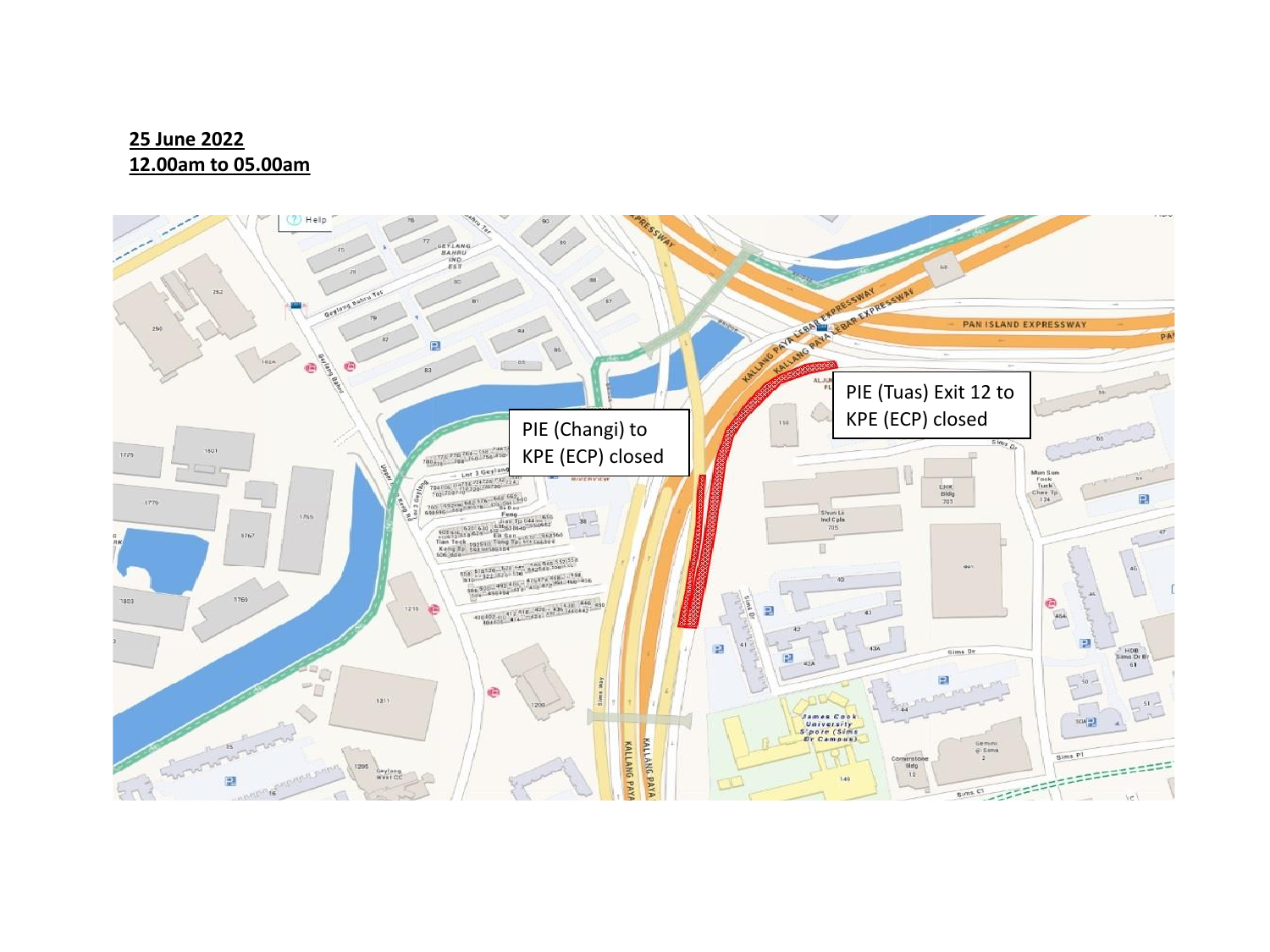